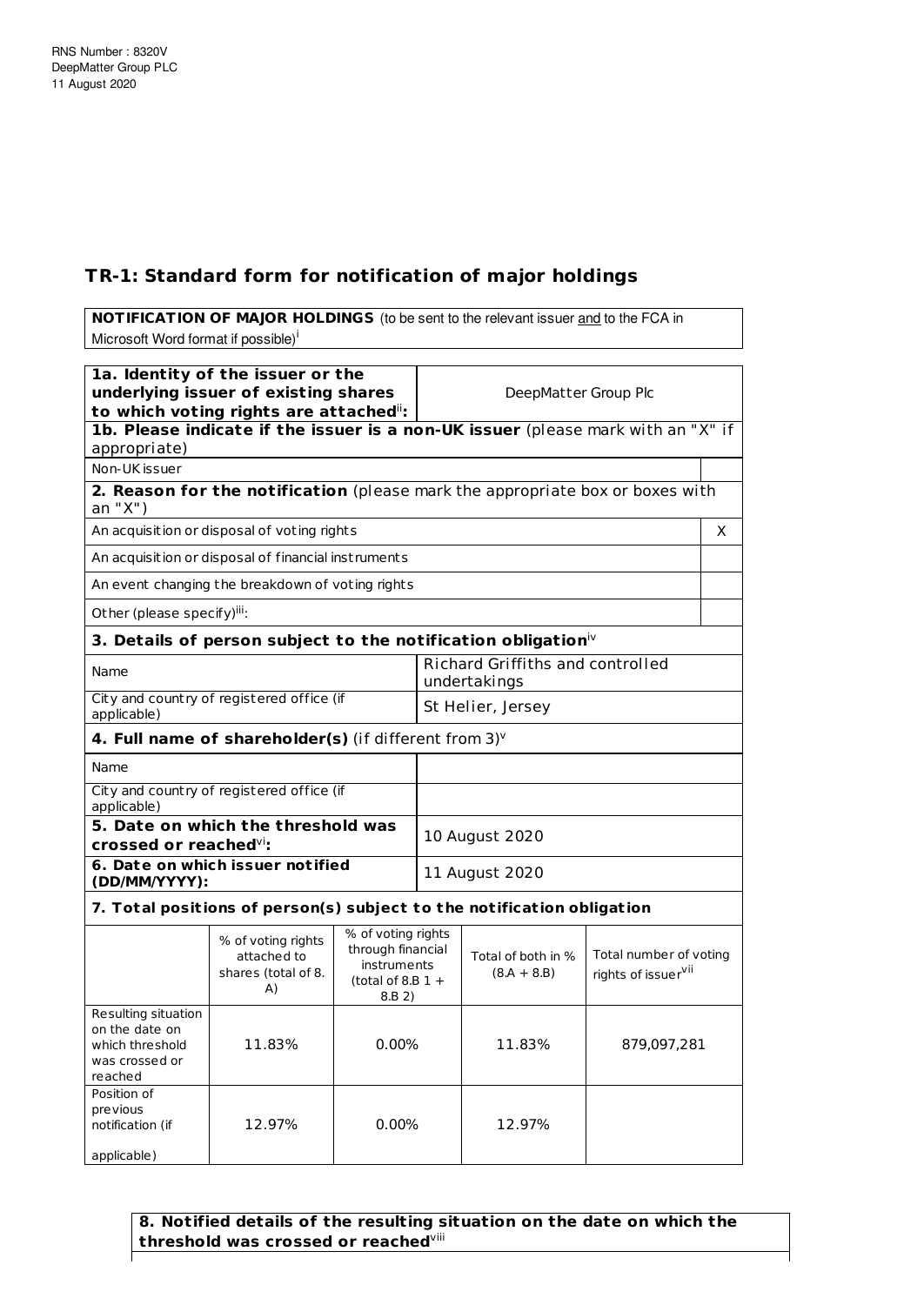## **A: Vot ing rights at tached to shares**

| Class/type of              |                                                 | Number of voting rights <sup>ix</sup>              | % of voting rights                              |                                                    |
|----------------------------|-------------------------------------------------|----------------------------------------------------|-------------------------------------------------|----------------------------------------------------|
| shares                     | <b>Direct</b>                                   | Indirect                                           | <b>Direct</b>                                   | Indirect                                           |
| ISIN code (if<br>possible) | (Art 9 of Directive<br>2004/109/EC)<br>(DTR5.1) | (Art 10 of Directive<br>2004/109/EC)<br>(DTR5.2.1) | (Art 9 of Directive<br>2004/109/EC)<br>(DTR5.1) | (Art 10 of Directive<br>2004/109/EC)<br>(DTR5.2.1) |
| Ordinary                   | 104,026,787                                     | $0.00\%$                                           | 11.83%                                          | 0.00%                                              |
| GB00B29YYY86               |                                                 |                                                    |                                                 |                                                    |
|                            |                                                 |                                                    |                                                 |                                                    |
| <b>SUBTOTAL 8. A</b>       | 104.026.787                                     |                                                    |                                                 | 11.83%                                             |

| B 1: Financial Instruments according to Art. 13(1)(a) of Directive 2004/109/EC<br>(DTR5.3.1.1(a)) |                                             |                                               |                                                                                                           |                       |
|---------------------------------------------------------------------------------------------------|---------------------------------------------|-----------------------------------------------|-----------------------------------------------------------------------------------------------------------|-----------------------|
| Type of<br>financial<br><i>instrument</i>                                                         | <b>Expiration</b><br>$\mathbf{date}^\times$ | Exercise/<br>Conversion<br>Period $^{\chi i}$ | <b>Number of voting</b><br>rights that may be<br>acquired if the<br>instrument is<br>exercised/converted. | % of voting<br>rights |
|                                                                                                   |                                             |                                               |                                                                                                           |                       |
|                                                                                                   |                                             |                                               |                                                                                                           |                       |
|                                                                                                   |                                             |                                               |                                                                                                           |                       |
|                                                                                                   |                                             | <b>SUBTOTAL 8. B 1</b>                        |                                                                                                           |                       |

| B 2: Financial Instruments with similar economic effect according to Art. 13(1)<br>(b) of Directive 2004/109/EC (DTR5.3.1.1 (b)) |                                    |                                                 |                                                         |                            |                       |
|----------------------------------------------------------------------------------------------------------------------------------|------------------------------------|-------------------------------------------------|---------------------------------------------------------|----------------------------|-----------------------|
| Type of<br>financial<br><i>instrument</i>                                                                                        | <b>Expiration</b><br>$date^{\chi}$ | Exercise/<br>Conversion<br>Period <sup>xi</sup> | <b>Physical or</b><br>cash<br>settlement <sup>xii</sup> | Number of<br>voting rights | % of voting<br>rights |
|                                                                                                                                  |                                    |                                                 |                                                         |                            |                       |
|                                                                                                                                  |                                    |                                                 |                                                         |                            |                       |
|                                                                                                                                  |                                    |                                                 |                                                         |                            |                       |
|                                                                                                                                  |                                    |                                                 | <b>SUBT OT AL</b><br>8.B.2                              |                            |                       |

| 9. Information in relation to the person subject to the notification<br>obligation (please mark the                                                                                                                                                                     |                                                                                           |                                                                                                                          |                                                                                          |  |
|-------------------------------------------------------------------------------------------------------------------------------------------------------------------------------------------------------------------------------------------------------------------------|-------------------------------------------------------------------------------------------|--------------------------------------------------------------------------------------------------------------------------|------------------------------------------------------------------------------------------|--|
| applicable box with an "X")                                                                                                                                                                                                                                             |                                                                                           |                                                                                                                          |                                                                                          |  |
| Person subject to the notification obligation is not controlled by any natural person or legal entity<br>and does not control any other undertaking(s) holding directly or indirectly an interest in the<br>(underlying) issuer <sup>XIII</sup>                         |                                                                                           |                                                                                                                          |                                                                                          |  |
| <b>Full chain of controlled undertakings through which the voting rights and/or the</b><br>financial instruments are effectively held starting with the ultimate controlling natural person or<br>legal entity <sup>XIV</sup> (please add additional rows as necessary) |                                                                                           |                                                                                                                          | x                                                                                        |  |
| Name $x \vee$                                                                                                                                                                                                                                                           | % of voting<br>rights if it<br>equals or is<br>higher than<br>the notifiable<br>threshold | % of voting<br>rights through<br>financial<br>instruments if<br>it equals or is<br>higher than the<br><b>not ifiable</b> | <b>Total of both if</b><br>it equals or is<br>higher than the<br>notifiable<br>threshold |  |